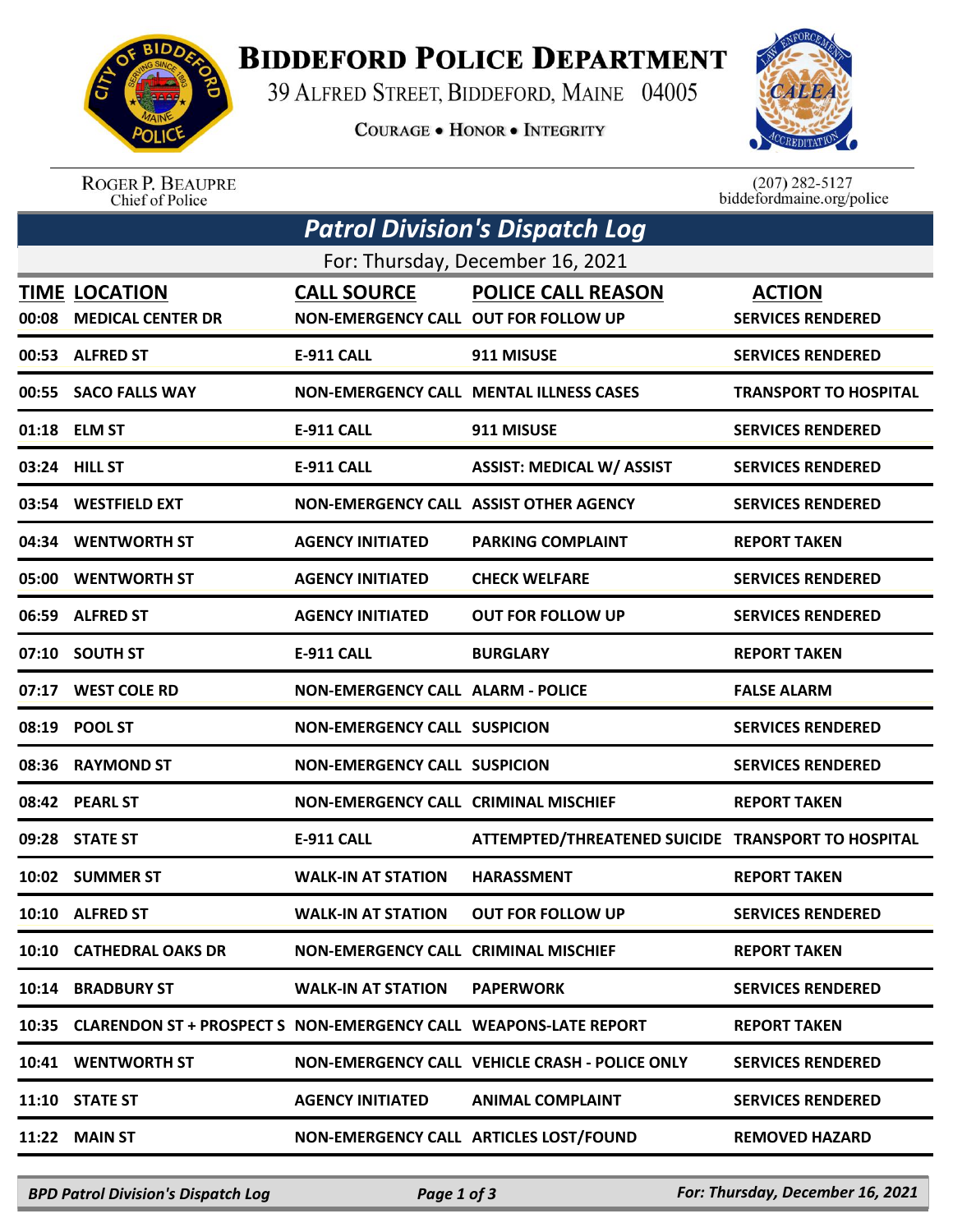| <b>BRADBURY ST</b><br><b>RADIO</b><br><b>PAPERWORK</b><br><b>NEGATIVE CONTACT</b><br>11:49<br>11:56 ELM ST + GOOCH ST<br><b>RADIO</b><br><b>REFERRED OTHER AGENCY</b><br><b>DISABLED VEHICLE</b><br><b>MAIN ST</b><br><b>RADIO</b><br><b>NEGATIVE CONTACT</b><br>12:03<br><b>PAPERWORK</b><br>12:24 ELM ST<br><b>NON-EMERGENCY CALL BOLO</b><br><b>GONE ON ARRIVAL</b><br><b>ALFRED ST</b><br><b>AGENCY INITIATED</b><br><b>OUT FOR FOLLOW UP</b><br><b>SERVICES RENDERED</b><br>12:30<br>12:59 OCEAN AVE + FIRST ST<br><b>RADIO</b><br><b>SUSPICION</b><br><b>NO ACTION REQUIRED</b><br>13:04 GREEN ST<br><b>NON-EMERGENCY CALL CHECK WELFARE</b><br><b>NEGATIVE CONTACT</b><br><b>MAIN ST</b><br><b>AGENCY INITIATED</b><br><b>OUT FOR FOLLOW UP</b><br><b>SERVICES RENDERED</b><br>13:23<br><b>HARVEY ST</b><br><b>AGENCY INITIATED</b><br><b>ANIMAL COMPLAINT</b><br><b>SERVICES RENDERED</b><br>13:24<br><b>PIERSONS LN</b><br>NON-EMERGENCY CALL CRIM THREAT / TERRORIZING<br>13:34<br><b>REPORT TAKEN</b><br><b>ALFRED ST + MARINER WAY</b><br><b>NON-EMERGENCY CALL DISABLED VEHICLE</b><br>13:50<br><b>NO ACTION REQUIRED</b><br>MAPLEWOOD AVE + SOUTH S NON-EMERGENCY CALL PARKING COMPLAINT<br>13:52<br><b>UNFOUNDED</b><br>14:07 VILLAGE LN<br><b>AGENCY INITIATED</b><br><b>ANIMAL COMPLAINT</b><br><b>NEGATIVE CONTACT</b><br><b>ALFRED ST + MARINER WAY</b><br><b>NON-EMERGENCY CALL DISABLED VEHICLE</b><br><b>SERVICES RENDERED</b><br>14:13<br><b>COUNTRY DR</b><br><b>AGENCY INITIATED</b><br><b>ANIMAL COMPLAINT</b><br><b>SERVICES RENDERED</b><br>14:16<br><b>COUNTRY DR</b><br><b>AGENCY INITIATED</b><br><b>ANIMAL COMPLAINT</b><br><b>NEGATIVE CONTACT</b><br>14:20<br>14:23 PIKE ST<br><b>NON-EMERGENCY CALL CHECK WELFARE</b><br><b>SERVICES RENDERED</b><br>14:30 SACO FALLS WAY<br><b>NON-EMERGENCY CALL MENTAL ILLNESS CASES</b><br><b>TRANSPORT TO HOSPITAL</b><br>14:34 SOUTH ST<br><b>AGENCY INITIATED</b><br><b>ANIMAL COMPLAINT</b><br><b>SERVICES RENDERED</b><br><b>DENNETT RD</b><br><b>AGENCY INITIATED</b><br><b>ANIMAL COMPLAINT</b><br><b>NEGATIVE CONTACT</b><br>14:41<br><b>14:55 WHITEWATER DR</b><br><b>AGENCY INITIATED</b><br><b>ANIMAL COMPLAINT</b><br><b>SUMMONS ISSUED</b><br>DEFENDANT: CIVIL VIOLATION BY A FEMALE  AGE: 52  RESIDENT OF: BIDDEFORD, ME<br><b>CHARGE: KEEPING UNLICENSED DOG</b><br><b>MAIN ST</b><br><b>NON-EMERGENCY CALL BOLO</b><br><b>UNFOUNDED</b><br>15:30<br>15:52 HILL ST + COTTAGE ST<br><b>TRAFFIC ENFORCEMENT</b><br><b>AGENCY INITIATED</b><br><b>WARNING ISSUED</b><br><b>41 YEAR-OLD OPERATOR FROM ARUNDEL, ME</b><br><b>TRAFFIC WARNING: FAILURE TO REGISTER VEHICLE</b><br>15:54 POOL ST<br><b>OTHER</b><br><b>OUT FOR FOLLOW UP</b><br><b>SERVICES RENDERED</b><br><b>TRANSPORT TO HOSPITAL</b><br>16:07 ALFRED ST<br><b>E-911 CALL</b><br><b>ASSIST: MEDICAL</b><br><b>MAIN ST</b><br><b>NON-EMERGENCY CALL JUVENILE OFFENSES</b><br><b>REPORT TAKEN</b><br>16:17 | 11:47 | <b>TIME LOCATION</b><br><b>WASHINGTON ST</b> | <b>CALL SOURCE</b> | POLICE CALL REASON<br>NON-EMERGENCY CALL CRIM THREAT / TERRORIZING | <b>ACTION</b><br><b>UNFOUNDED</b> |  |  |
|------------------------------------------------------------------------------------------------------------------------------------------------------------------------------------------------------------------------------------------------------------------------------------------------------------------------------------------------------------------------------------------------------------------------------------------------------------------------------------------------------------------------------------------------------------------------------------------------------------------------------------------------------------------------------------------------------------------------------------------------------------------------------------------------------------------------------------------------------------------------------------------------------------------------------------------------------------------------------------------------------------------------------------------------------------------------------------------------------------------------------------------------------------------------------------------------------------------------------------------------------------------------------------------------------------------------------------------------------------------------------------------------------------------------------------------------------------------------------------------------------------------------------------------------------------------------------------------------------------------------------------------------------------------------------------------------------------------------------------------------------------------------------------------------------------------------------------------------------------------------------------------------------------------------------------------------------------------------------------------------------------------------------------------------------------------------------------------------------------------------------------------------------------------------------------------------------------------------------------------------------------------------------------------------------------------------------------------------------------------------------------------------------------------------------------------------------------------------------------------------------------------------------------------------------------------------------------------------------------------------------------------------------------------------------------------------------------------------------------------------------------------------------------------------------------------------------------------------------------------------------------------------------------------------------------------------------------|-------|----------------------------------------------|--------------------|--------------------------------------------------------------------|-----------------------------------|--|--|
|                                                                                                                                                                                                                                                                                                                                                                                                                                                                                                                                                                                                                                                                                                                                                                                                                                                                                                                                                                                                                                                                                                                                                                                                                                                                                                                                                                                                                                                                                                                                                                                                                                                                                                                                                                                                                                                                                                                                                                                                                                                                                                                                                                                                                                                                                                                                                                                                                                                                                                                                                                                                                                                                                                                                                                                                                                                                                                                                                            |       |                                              |                    |                                                                    |                                   |  |  |
|                                                                                                                                                                                                                                                                                                                                                                                                                                                                                                                                                                                                                                                                                                                                                                                                                                                                                                                                                                                                                                                                                                                                                                                                                                                                                                                                                                                                                                                                                                                                                                                                                                                                                                                                                                                                                                                                                                                                                                                                                                                                                                                                                                                                                                                                                                                                                                                                                                                                                                                                                                                                                                                                                                                                                                                                                                                                                                                                                            |       |                                              |                    |                                                                    |                                   |  |  |
|                                                                                                                                                                                                                                                                                                                                                                                                                                                                                                                                                                                                                                                                                                                                                                                                                                                                                                                                                                                                                                                                                                                                                                                                                                                                                                                                                                                                                                                                                                                                                                                                                                                                                                                                                                                                                                                                                                                                                                                                                                                                                                                                                                                                                                                                                                                                                                                                                                                                                                                                                                                                                                                                                                                                                                                                                                                                                                                                                            |       |                                              |                    |                                                                    |                                   |  |  |
|                                                                                                                                                                                                                                                                                                                                                                                                                                                                                                                                                                                                                                                                                                                                                                                                                                                                                                                                                                                                                                                                                                                                                                                                                                                                                                                                                                                                                                                                                                                                                                                                                                                                                                                                                                                                                                                                                                                                                                                                                                                                                                                                                                                                                                                                                                                                                                                                                                                                                                                                                                                                                                                                                                                                                                                                                                                                                                                                                            |       |                                              |                    |                                                                    |                                   |  |  |
|                                                                                                                                                                                                                                                                                                                                                                                                                                                                                                                                                                                                                                                                                                                                                                                                                                                                                                                                                                                                                                                                                                                                                                                                                                                                                                                                                                                                                                                                                                                                                                                                                                                                                                                                                                                                                                                                                                                                                                                                                                                                                                                                                                                                                                                                                                                                                                                                                                                                                                                                                                                                                                                                                                                                                                                                                                                                                                                                                            |       |                                              |                    |                                                                    |                                   |  |  |
|                                                                                                                                                                                                                                                                                                                                                                                                                                                                                                                                                                                                                                                                                                                                                                                                                                                                                                                                                                                                                                                                                                                                                                                                                                                                                                                                                                                                                                                                                                                                                                                                                                                                                                                                                                                                                                                                                                                                                                                                                                                                                                                                                                                                                                                                                                                                                                                                                                                                                                                                                                                                                                                                                                                                                                                                                                                                                                                                                            |       |                                              |                    |                                                                    |                                   |  |  |
|                                                                                                                                                                                                                                                                                                                                                                                                                                                                                                                                                                                                                                                                                                                                                                                                                                                                                                                                                                                                                                                                                                                                                                                                                                                                                                                                                                                                                                                                                                                                                                                                                                                                                                                                                                                                                                                                                                                                                                                                                                                                                                                                                                                                                                                                                                                                                                                                                                                                                                                                                                                                                                                                                                                                                                                                                                                                                                                                                            |       |                                              |                    |                                                                    |                                   |  |  |
|                                                                                                                                                                                                                                                                                                                                                                                                                                                                                                                                                                                                                                                                                                                                                                                                                                                                                                                                                                                                                                                                                                                                                                                                                                                                                                                                                                                                                                                                                                                                                                                                                                                                                                                                                                                                                                                                                                                                                                                                                                                                                                                                                                                                                                                                                                                                                                                                                                                                                                                                                                                                                                                                                                                                                                                                                                                                                                                                                            |       |                                              |                    |                                                                    |                                   |  |  |
|                                                                                                                                                                                                                                                                                                                                                                                                                                                                                                                                                                                                                                                                                                                                                                                                                                                                                                                                                                                                                                                                                                                                                                                                                                                                                                                                                                                                                                                                                                                                                                                                                                                                                                                                                                                                                                                                                                                                                                                                                                                                                                                                                                                                                                                                                                                                                                                                                                                                                                                                                                                                                                                                                                                                                                                                                                                                                                                                                            |       |                                              |                    |                                                                    |                                   |  |  |
|                                                                                                                                                                                                                                                                                                                                                                                                                                                                                                                                                                                                                                                                                                                                                                                                                                                                                                                                                                                                                                                                                                                                                                                                                                                                                                                                                                                                                                                                                                                                                                                                                                                                                                                                                                                                                                                                                                                                                                                                                                                                                                                                                                                                                                                                                                                                                                                                                                                                                                                                                                                                                                                                                                                                                                                                                                                                                                                                                            |       |                                              |                    |                                                                    |                                   |  |  |
|                                                                                                                                                                                                                                                                                                                                                                                                                                                                                                                                                                                                                                                                                                                                                                                                                                                                                                                                                                                                                                                                                                                                                                                                                                                                                                                                                                                                                                                                                                                                                                                                                                                                                                                                                                                                                                                                                                                                                                                                                                                                                                                                                                                                                                                                                                                                                                                                                                                                                                                                                                                                                                                                                                                                                                                                                                                                                                                                                            |       |                                              |                    |                                                                    |                                   |  |  |
|                                                                                                                                                                                                                                                                                                                                                                                                                                                                                                                                                                                                                                                                                                                                                                                                                                                                                                                                                                                                                                                                                                                                                                                                                                                                                                                                                                                                                                                                                                                                                                                                                                                                                                                                                                                                                                                                                                                                                                                                                                                                                                                                                                                                                                                                                                                                                                                                                                                                                                                                                                                                                                                                                                                                                                                                                                                                                                                                                            |       |                                              |                    |                                                                    |                                   |  |  |
|                                                                                                                                                                                                                                                                                                                                                                                                                                                                                                                                                                                                                                                                                                                                                                                                                                                                                                                                                                                                                                                                                                                                                                                                                                                                                                                                                                                                                                                                                                                                                                                                                                                                                                                                                                                                                                                                                                                                                                                                                                                                                                                                                                                                                                                                                                                                                                                                                                                                                                                                                                                                                                                                                                                                                                                                                                                                                                                                                            |       |                                              |                    |                                                                    |                                   |  |  |
|                                                                                                                                                                                                                                                                                                                                                                                                                                                                                                                                                                                                                                                                                                                                                                                                                                                                                                                                                                                                                                                                                                                                                                                                                                                                                                                                                                                                                                                                                                                                                                                                                                                                                                                                                                                                                                                                                                                                                                                                                                                                                                                                                                                                                                                                                                                                                                                                                                                                                                                                                                                                                                                                                                                                                                                                                                                                                                                                                            |       |                                              |                    |                                                                    |                                   |  |  |
|                                                                                                                                                                                                                                                                                                                                                                                                                                                                                                                                                                                                                                                                                                                                                                                                                                                                                                                                                                                                                                                                                                                                                                                                                                                                                                                                                                                                                                                                                                                                                                                                                                                                                                                                                                                                                                                                                                                                                                                                                                                                                                                                                                                                                                                                                                                                                                                                                                                                                                                                                                                                                                                                                                                                                                                                                                                                                                                                                            |       |                                              |                    |                                                                    |                                   |  |  |
|                                                                                                                                                                                                                                                                                                                                                                                                                                                                                                                                                                                                                                                                                                                                                                                                                                                                                                                                                                                                                                                                                                                                                                                                                                                                                                                                                                                                                                                                                                                                                                                                                                                                                                                                                                                                                                                                                                                                                                                                                                                                                                                                                                                                                                                                                                                                                                                                                                                                                                                                                                                                                                                                                                                                                                                                                                                                                                                                                            |       |                                              |                    |                                                                    |                                   |  |  |
|                                                                                                                                                                                                                                                                                                                                                                                                                                                                                                                                                                                                                                                                                                                                                                                                                                                                                                                                                                                                                                                                                                                                                                                                                                                                                                                                                                                                                                                                                                                                                                                                                                                                                                                                                                                                                                                                                                                                                                                                                                                                                                                                                                                                                                                                                                                                                                                                                                                                                                                                                                                                                                                                                                                                                                                                                                                                                                                                                            |       |                                              |                    |                                                                    |                                   |  |  |
|                                                                                                                                                                                                                                                                                                                                                                                                                                                                                                                                                                                                                                                                                                                                                                                                                                                                                                                                                                                                                                                                                                                                                                                                                                                                                                                                                                                                                                                                                                                                                                                                                                                                                                                                                                                                                                                                                                                                                                                                                                                                                                                                                                                                                                                                                                                                                                                                                                                                                                                                                                                                                                                                                                                                                                                                                                                                                                                                                            |       |                                              |                    |                                                                    |                                   |  |  |
|                                                                                                                                                                                                                                                                                                                                                                                                                                                                                                                                                                                                                                                                                                                                                                                                                                                                                                                                                                                                                                                                                                                                                                                                                                                                                                                                                                                                                                                                                                                                                                                                                                                                                                                                                                                                                                                                                                                                                                                                                                                                                                                                                                                                                                                                                                                                                                                                                                                                                                                                                                                                                                                                                                                                                                                                                                                                                                                                                            |       |                                              |                    |                                                                    |                                   |  |  |
|                                                                                                                                                                                                                                                                                                                                                                                                                                                                                                                                                                                                                                                                                                                                                                                                                                                                                                                                                                                                                                                                                                                                                                                                                                                                                                                                                                                                                                                                                                                                                                                                                                                                                                                                                                                                                                                                                                                                                                                                                                                                                                                                                                                                                                                                                                                                                                                                                                                                                                                                                                                                                                                                                                                                                                                                                                                                                                                                                            |       |                                              |                    |                                                                    |                                   |  |  |
|                                                                                                                                                                                                                                                                                                                                                                                                                                                                                                                                                                                                                                                                                                                                                                                                                                                                                                                                                                                                                                                                                                                                                                                                                                                                                                                                                                                                                                                                                                                                                                                                                                                                                                                                                                                                                                                                                                                                                                                                                                                                                                                                                                                                                                                                                                                                                                                                                                                                                                                                                                                                                                                                                                                                                                                                                                                                                                                                                            |       |                                              |                    |                                                                    |                                   |  |  |
|                                                                                                                                                                                                                                                                                                                                                                                                                                                                                                                                                                                                                                                                                                                                                                                                                                                                                                                                                                                                                                                                                                                                                                                                                                                                                                                                                                                                                                                                                                                                                                                                                                                                                                                                                                                                                                                                                                                                                                                                                                                                                                                                                                                                                                                                                                                                                                                                                                                                                                                                                                                                                                                                                                                                                                                                                                                                                                                                                            |       |                                              |                    |                                                                    |                                   |  |  |
|                                                                                                                                                                                                                                                                                                                                                                                                                                                                                                                                                                                                                                                                                                                                                                                                                                                                                                                                                                                                                                                                                                                                                                                                                                                                                                                                                                                                                                                                                                                                                                                                                                                                                                                                                                                                                                                                                                                                                                                                                                                                                                                                                                                                                                                                                                                                                                                                                                                                                                                                                                                                                                                                                                                                                                                                                                                                                                                                                            |       |                                              |                    |                                                                    |                                   |  |  |
|                                                                                                                                                                                                                                                                                                                                                                                                                                                                                                                                                                                                                                                                                                                                                                                                                                                                                                                                                                                                                                                                                                                                                                                                                                                                                                                                                                                                                                                                                                                                                                                                                                                                                                                                                                                                                                                                                                                                                                                                                                                                                                                                                                                                                                                                                                                                                                                                                                                                                                                                                                                                                                                                                                                                                                                                                                                                                                                                                            |       |                                              |                    |                                                                    |                                   |  |  |
|                                                                                                                                                                                                                                                                                                                                                                                                                                                                                                                                                                                                                                                                                                                                                                                                                                                                                                                                                                                                                                                                                                                                                                                                                                                                                                                                                                                                                                                                                                                                                                                                                                                                                                                                                                                                                                                                                                                                                                                                                                                                                                                                                                                                                                                                                                                                                                                                                                                                                                                                                                                                                                                                                                                                                                                                                                                                                                                                                            |       |                                              |                    |                                                                    |                                   |  |  |
|                                                                                                                                                                                                                                                                                                                                                                                                                                                                                                                                                                                                                                                                                                                                                                                                                                                                                                                                                                                                                                                                                                                                                                                                                                                                                                                                                                                                                                                                                                                                                                                                                                                                                                                                                                                                                                                                                                                                                                                                                                                                                                                                                                                                                                                                                                                                                                                                                                                                                                                                                                                                                                                                                                                                                                                                                                                                                                                                                            |       |                                              |                    |                                                                    |                                   |  |  |
|                                                                                                                                                                                                                                                                                                                                                                                                                                                                                                                                                                                                                                                                                                                                                                                                                                                                                                                                                                                                                                                                                                                                                                                                                                                                                                                                                                                                                                                                                                                                                                                                                                                                                                                                                                                                                                                                                                                                                                                                                                                                                                                                                                                                                                                                                                                                                                                                                                                                                                                                                                                                                                                                                                                                                                                                                                                                                                                                                            |       |                                              |                    |                                                                    |                                   |  |  |

*BPD Patrol Division's Dispatch Log Page 2 of 3 For: Thursday, December 16, 2021*